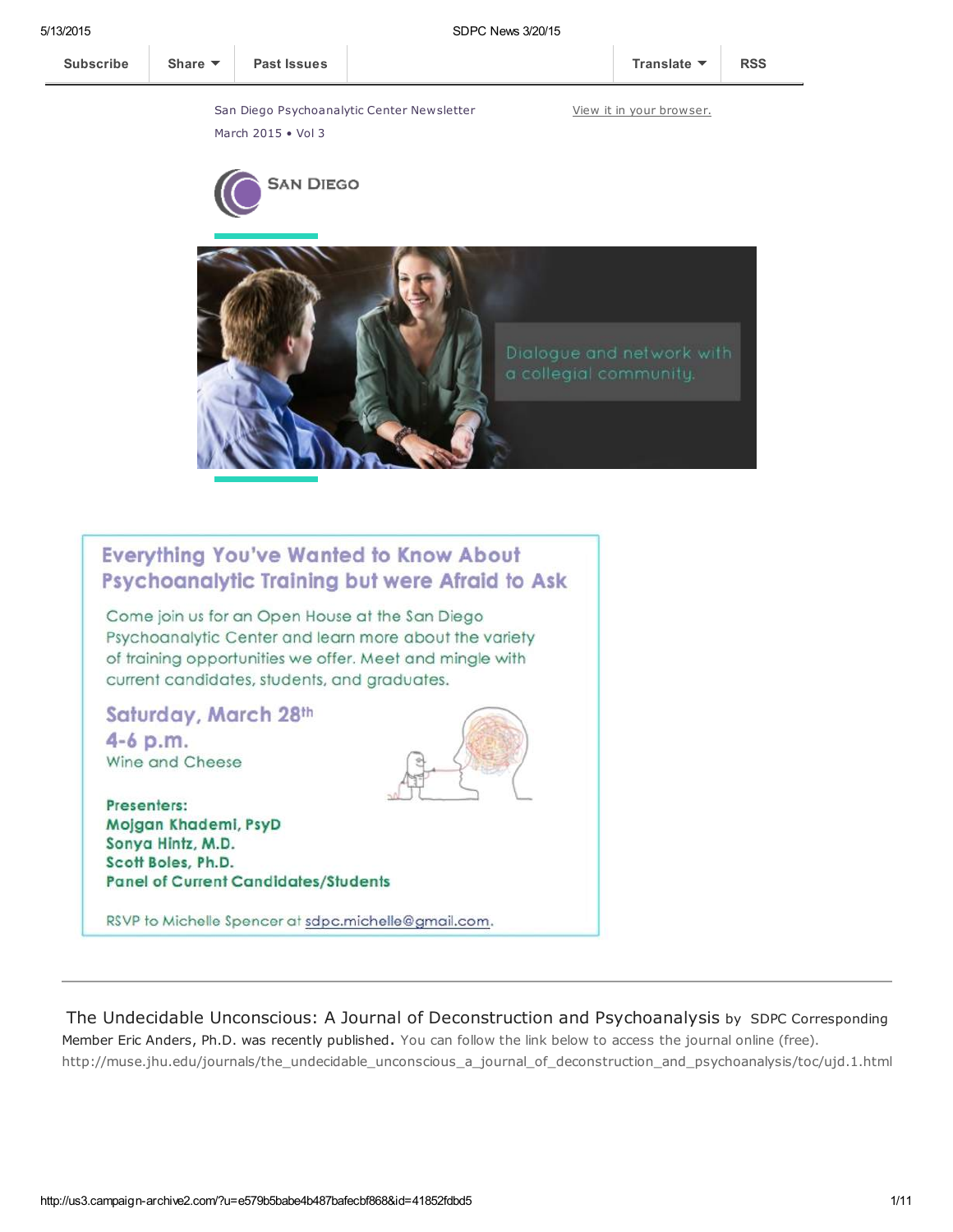

|        | HANNA FENICHEL CENTER FOR CHILD DEVELOPMENT                                                                                                                        |
|--------|--------------------------------------------------------------------------------------------------------------------------------------------------------------------|
|        | <b>Center Director Opening</b>                                                                                                                                     |
|        | The Hanna Fenichel Center for Child Development is a non-profit organization affiliated with The                                                                   |
|        | San Diego Psychoanalytic Center. Our nursery school programs (ages 18 months to pre-                                                                               |
|        | kindergarten) are designed to support the emotional, social, physical and cognitive growth of                                                                      |
|        | children within a Reggio Emilia inspired environment. Beginning with the first moment of                                                                           |
|        | separation and experience in the world outside of home, the school provides a secure child-centered                                                                |
|        | environment that fosters self-confidence and self-esteem.                                                                                                          |
|        | <b>DESCRIPTION, RESPONSIBILITIES &amp; DUTIES</b>                                                                                                                  |
|        | Preschool Director responsibilities include, but are not limited to:                                                                                               |
|        |                                                                                                                                                                    |
| ٠      | Manage and oversee daily school operations including staff, office, facility and quality                                                                           |
|        | assurance requirements                                                                                                                                             |
|        | Develop and maintain a strong working relationship with the Board of Trustees                                                                                      |
|        | Maintain financial and business records, including the creation and maintenance of a yearly                                                                        |
|        | budget for a non-profit early childhood learning center<br>Maintain a visible presence and act as a liaison between Board of Trustees, families and                |
|        | staff                                                                                                                                                              |
|        | Develop and maintain strong relationships with parents/caregivers and students                                                                                     |
|        | Hire, train, supervise and evaluate teachers and all staff members                                                                                                 |
|        | Hire and manage all contracted support services (i.e. janitorial, landscaping, security, etc.)                                                                     |
| ٠<br>٠ | Conduct school tours for prospective families                                                                                                                      |
| ٠      | With Board and parent community, organize and oversee annual fundraising<br>Collaborate with Curriculum Director to plan and organize developmentally appropriate. |
|        | child-centered curriculum for the whole child (social/emotional/cognitive/physical) in a                                                                           |
|        | Reggio Emilia inspired environment                                                                                                                                 |
| ٠      | In collaboration with the Curriculum Director and Associate Director, organize and                                                                                 |
|        | implement professional development for staff                                                                                                                       |
| ö      | Maintain school records ensuring compliance with all applicable licensing and regulatory                                                                           |
| ٠      | requirements as mandated by Community Care Licensing, California and local laws<br>Establish, maintain and ensure a safe and healthy environment for children      |
|        |                                                                                                                                                                    |
|        | <b>QUALIFICATIONS/REQUIREMENTS</b>                                                                                                                                 |
|        | Must have a warm, open-minded, approachable demeanor and a passion for working with                                                                                |
|        | children                                                                                                                                                           |
| ä      | Minimum of 5 years' experience in a Reggio Emilia inspired environment                                                                                             |
| ٠      | Must meet the California Child Care Center Director Qualifications, Dept. of Social                                                                                |
|        | Services or be in process of completion by June 1, 2015                                                                                                            |
| ٠<br>٠ | Minimum 5 years' preschool/classroom teaching experience                                                                                                           |
| ٠      | Proven organizational skills and planning abilities<br>Proficient skills in the Microsoft Office Suite to include; Excel, Word, PowerPoint, etc.                   |
|        | (MAC: pages, numbers, keynote)                                                                                                                                     |
|        | Excellent interpersonal, oral and written communication skills                                                                                                     |
| ٠      | Must possess the leadership skills necessary to carry out established policies                                                                                     |
|        |                                                                                                                                                                    |
|        | Salary will be commensurate with experience. Starting date is flexible but targeted for June 2015.                                                                 |

IPA meetings in Boston, July 22-25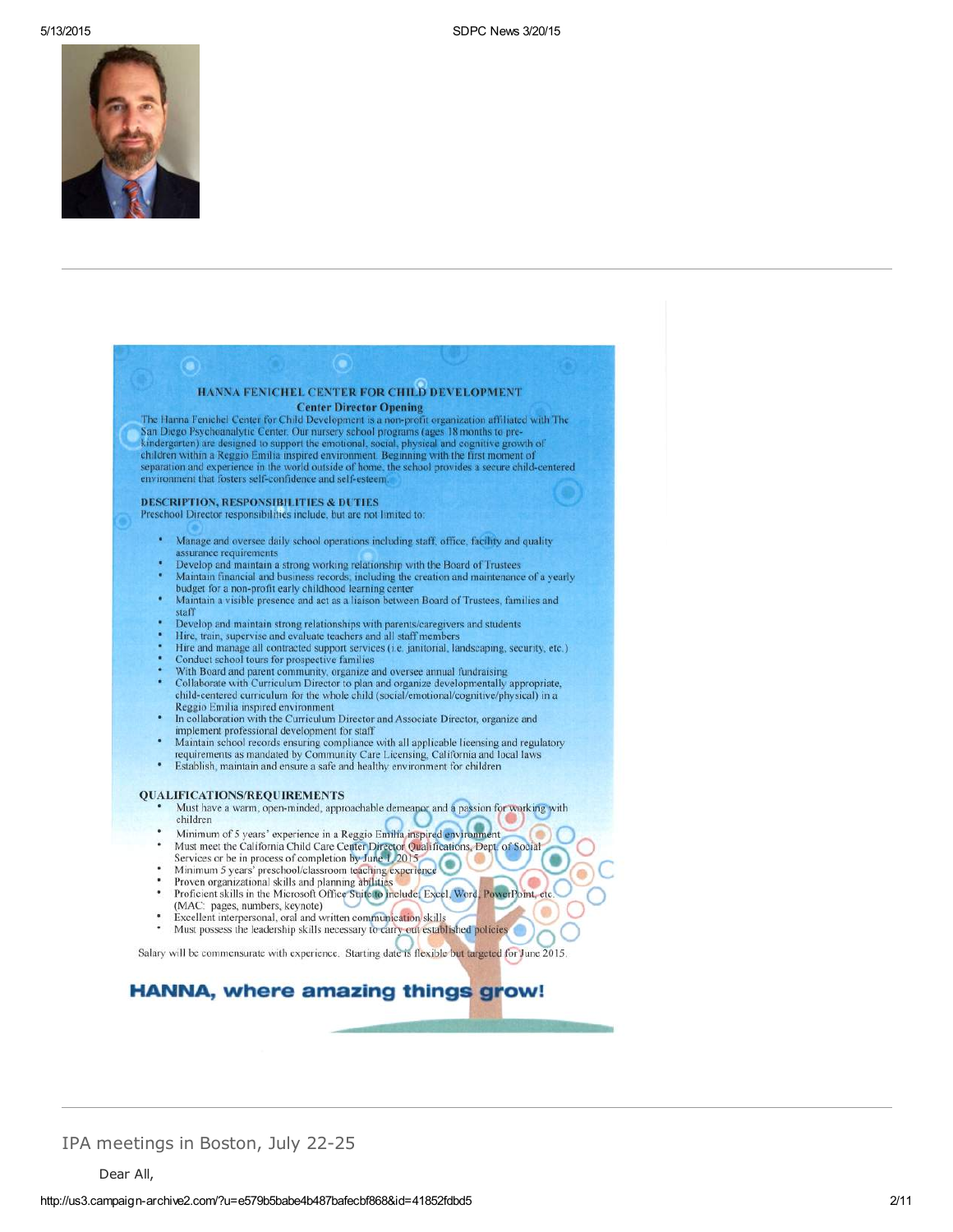I wanted to alert members of a special program and reduced fee at the IPA meetings in Boston, July 22-25, for \*individuals enrolled in APsaApsychotherapy programs, residents in Psychiatry, graduate students inPsychology and Social Work, and any Psychotherapistwho has been inpractice less than 5 years\*. Please spread the word. Registration isthrough the IPA web site [\(http://www.ipa.org.uk](http://www.ipa.org.uk/)).

Fred Busch (For the local arrangements committee)

[drfredbusch@gmail.com](mailto:drfredbusch@gmail.com) 246 Eliot street Chestnut Hill, MA 02467 Tel: [617-232-5674](tel:617-232-5674)

Articles by two SDPC members and one recent SDPC Psychotherapy Program graduate were published in The San Diego Psychologist, Vol.30, No.1 February/March 2015

Harry [Polkinhorn](http://www.sdpsychoanalyticcenter.org/members/profiles/65#profile-main): Psychoanalysis Reaches Out and In, p.16



Rebecca Buller and Felise [Levine](http://www.sdpsychoanalyticcenter.org/members/profiles/82#profile-main): Psychodynamic Theory Applications in two unique settings, p.1



### INVITATION TO SUBMIT ARTICLES TO THE SAN DIEGO **PSYCHOLOGIST**

All SDPC Members, Candidates, and Students are invited to submit articles to The San Diego Psychologist. Let's tell the larger mental health community about the work we're doing and the relevance of psychoanalytic thinking. For more information on how to submit articles, please vis [http://www.sdpsych.org/article\\_submissions.php](http://www.sdpsych.org/article_submissions.php).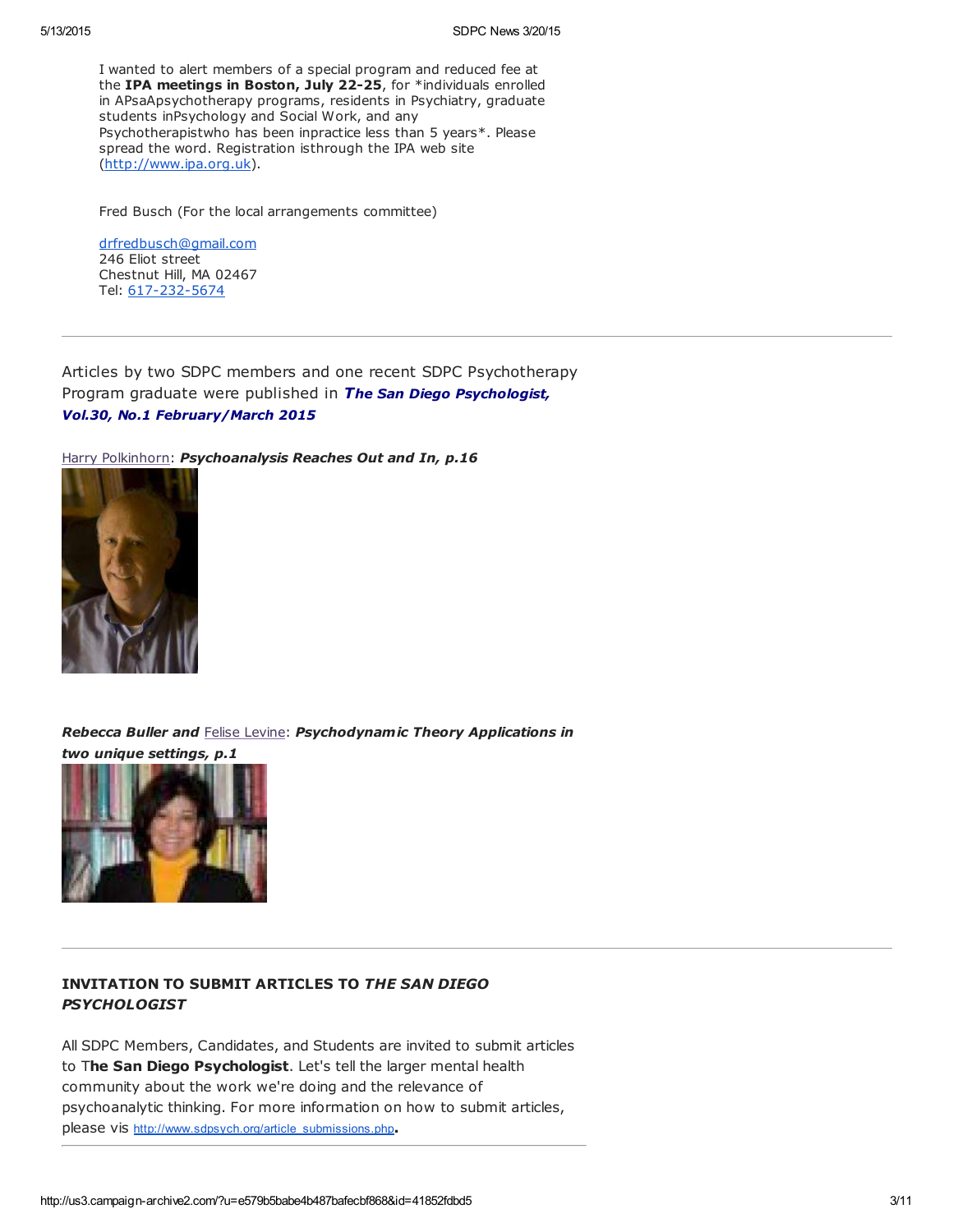### Donate to SDPC Through [Amazon](http://www.sdpsychoanalyticcenter.org/node/395#overlay-context=node/395) Smile

[AmazonSmile](http://smile.amazon.com/about) is a simple and automatic way for you to support SDPC every time you shop, at no cost to you. Amazon will donate 0.5% of the price of each purchase you make through AmazonSmile to SDPC. Sign up now and specify San Diego Psychoanalytic Center as the organization of your choice.

# SDPC Member Spotlight

### Jessica Sperber, MD

Student, SDPC Psychoanalytic Psychotherapy Program



Hometown: Berkeley, CA

What was your pathway toward entering the mental health field? Well, it certainly was circuitous. In college, I was initially interested in pursuing a PhD in neurobiology, which I guess is one way to try and explore the human condition, but at some point I figured out that I'd rather come at this exploration by starting with actual people. There was a unique connection when helping and interacting with people as a volunteer medical assistant that I didn't experience in the sterile laboratory setting. This somewhat novel experience of connecting with others and caring for

them was something I wanted to do more of, and that led me to pursue medical school.

During my clinical clerkships in medical school, I found that I most enjoyed interacting with patients. There were some aspects of medical learning - memorizing criteria for the staging of congestive heart failure; or standing in the sterile operating room - that were not particularly fulfilling to me. But interfacing with the person with heart failure or appendicitis - that really did appeal. Throughout my various rotations such as internal medicine, I came to appreciate how each person had a unique history, personality and way of seeing and dealing with their medical condition. Having started to more fully appreciate human uniqueness, my psychiatry rotation solidified my interest in mental health.

#### And what drew you to psychoanalysis/psychoanalytic psychotherapy?

Through my own personal work and in psychiatry residency training, I became more and more aware of the impact psychotherapy could make: That we all have this mysterious internal world that affects us in ways we don't readily understand or even know is happening. That the more one understands these unconscious forces in ever-dynamic tension with one another, the more one is able to have healthier, more meaningful relationships with others, improved self-regulation skills, and enhanced self-awareness. I began to appreciate that helping people become aware of and identify their own legitimate emotional needs and wants seemed to foster growth of the self in ways that medication or CBT never could. Mirroring and validating a person in a way they have not experienced before seemed to be so healing. The therapist and patient working together to cocreate a more accurate autobiographical narrative increased the capacity for self-forgiveness; setting the stage for increased emotional generosity, both with the self and with others. I also saw that when one person became healthier, their relationships could then in turn be healthier and it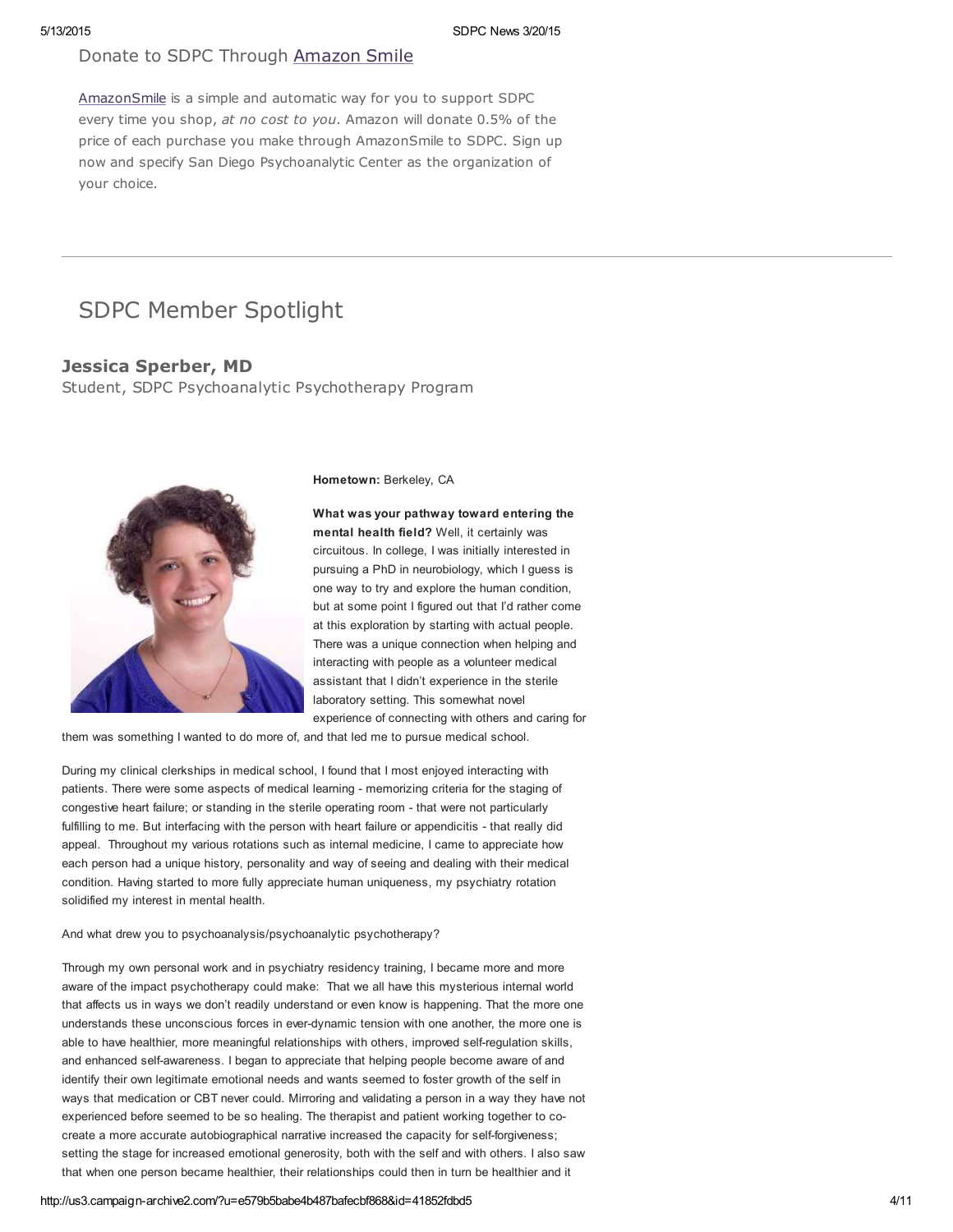could help make the people they interact with healthier.

Tell us about your educational experience thus far at SDPC: Particular courses, experiences, teachers, supervisors/consultants that have been most formative?

My educational experience at SDPC has exceeded my expectations by far. I feel a great sense of belonging in attending PPP and SDPC events. I have "Aha!" moments all the time. While all of the courses have stimulated increased understanding, I think the most influential course was "Development: Becoming Who We Are, Birth to Old Age." The methodological rigor broadened my understanding of the entire development of emerging self from birth forward. I now have a more textured understanding of the interplay between the child and environment on the evolving organization of the mind. All of my supervisors have been excellent and have mentored my growth and development as a young therapist.

How has your training in psychoanalysis or psychoanalytic psychotherapy affected a) your practice b) your professional development? c) Other areas of life?

Having a greater understanding of psychoanalytic thinking helps me appreciate the fact that even the most ambitious of goals can often be achieved with psychotherapy, including reconnecting with lost vitality and love. I recognize the essential nature of helping a person gain a fuller understanding of their internal world. I think my training in psychotherapy helps me be more patient and empathic in my everyday life. When I notice strong emotions emerging in myself, or notice judgment of others or myself, I try to look at what is going on underneath. Often times, I can identify what is being triggered in me, allowing me to think in a more complex way about my own surroundings and interactions. I can use the techniques in everyday life interacting with people; increasingly aware of that going on just beneath the surface.

How else have you applied your analytic knowledge?

My analytic knowledge helps me understand issues like the drug epidemic; where poorly parented people have little sense of safety, consistency or self-soothing skills, so they reach for substances to meet these needs.

Tell us about your practice and who you are most interested in working with.

I have a private practice where I see people for psychotherapy and, where indicated, medication management. In addition, I collaborate with therapists to evaluate and treat people who are in therapy and need assessment for medication. I enjoy helping people whose difficulties include areas such as depression, anxiety, relationships, intimacy skills, and self-regulation skills. Additionally, I enjoy working with people with chronic pain, chronic medical conditions, and addictions.

Where is your practice, and how can potential patients contact you?

My office is located in La Jolla in the Golden Triangle/UTC region. I can be reached at (858) 750- 2424 or [www.drsperber.com](http://www.drsperber.com/)

# SDPC Educational Events

See more upcoming educational events [here.](http://www.sdpsychoanalyticcenter.org/community-connections/upcoming-events)

San Diego Psychiatric Society Workshop: Lobbying 101—You're More Powerful Than You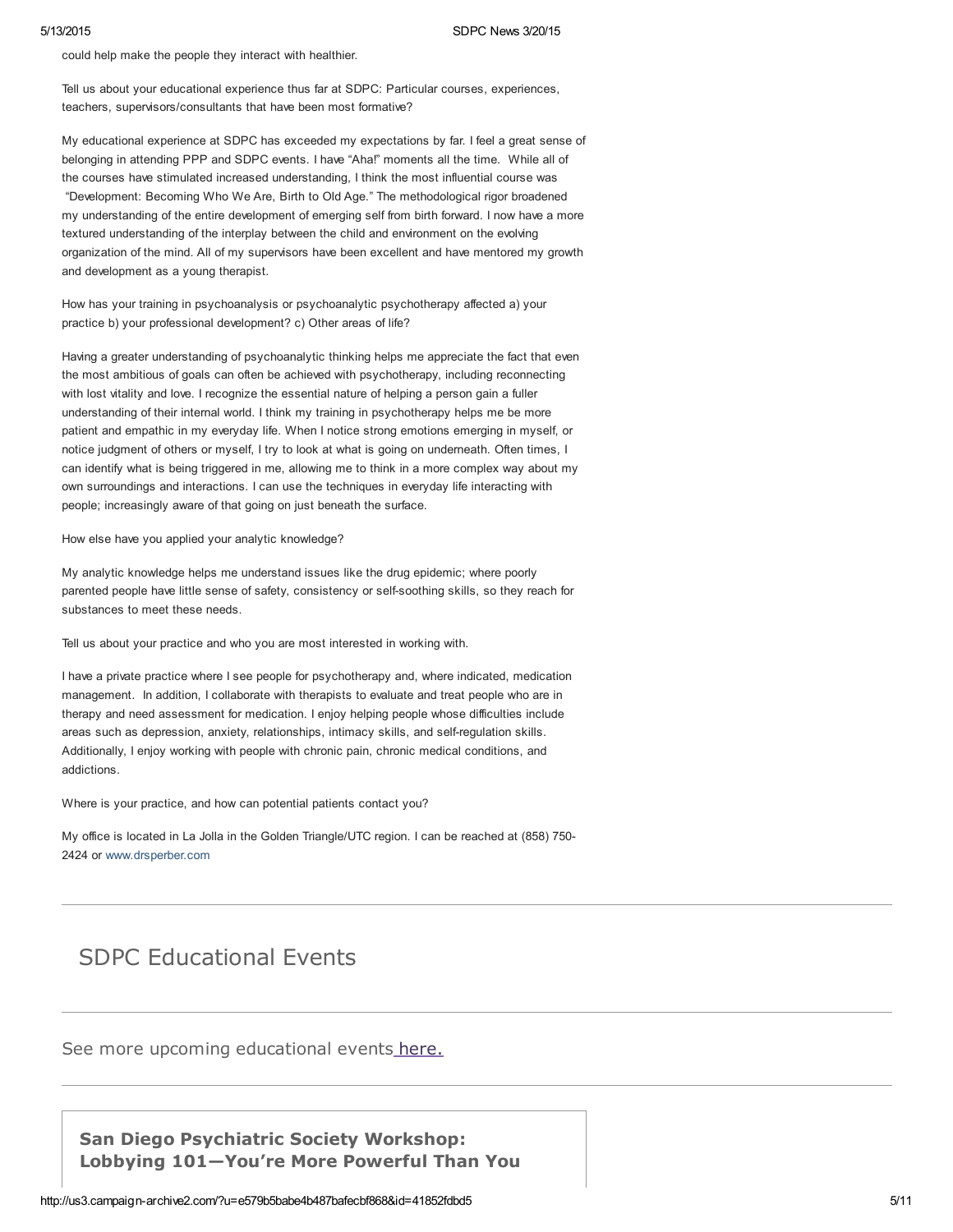## **Think!**

Join us on Saturday, March 21<sup>st</sup> from 9-12 am for a San Diego Psychiatric Society Advocacy Workshop. Pamela Thornburn, from the APA Government Affairs office and our own Randall Hagar from the CPA will show us how to enact changes in the law for ourselves and our patients. This includes how to effectively communicate with lawmakers and other ways to be involved with grassroots advocacy. Finally, we'll hear the latest on legislation in other states and in the nation's capitol.

Free for APA members; \$20 for non-members.

Light breakfast and caffeine provided.

Mental Health Systems Home Office 9465 Farnham Street San Diego, CA 92123



Paper: Free Association Today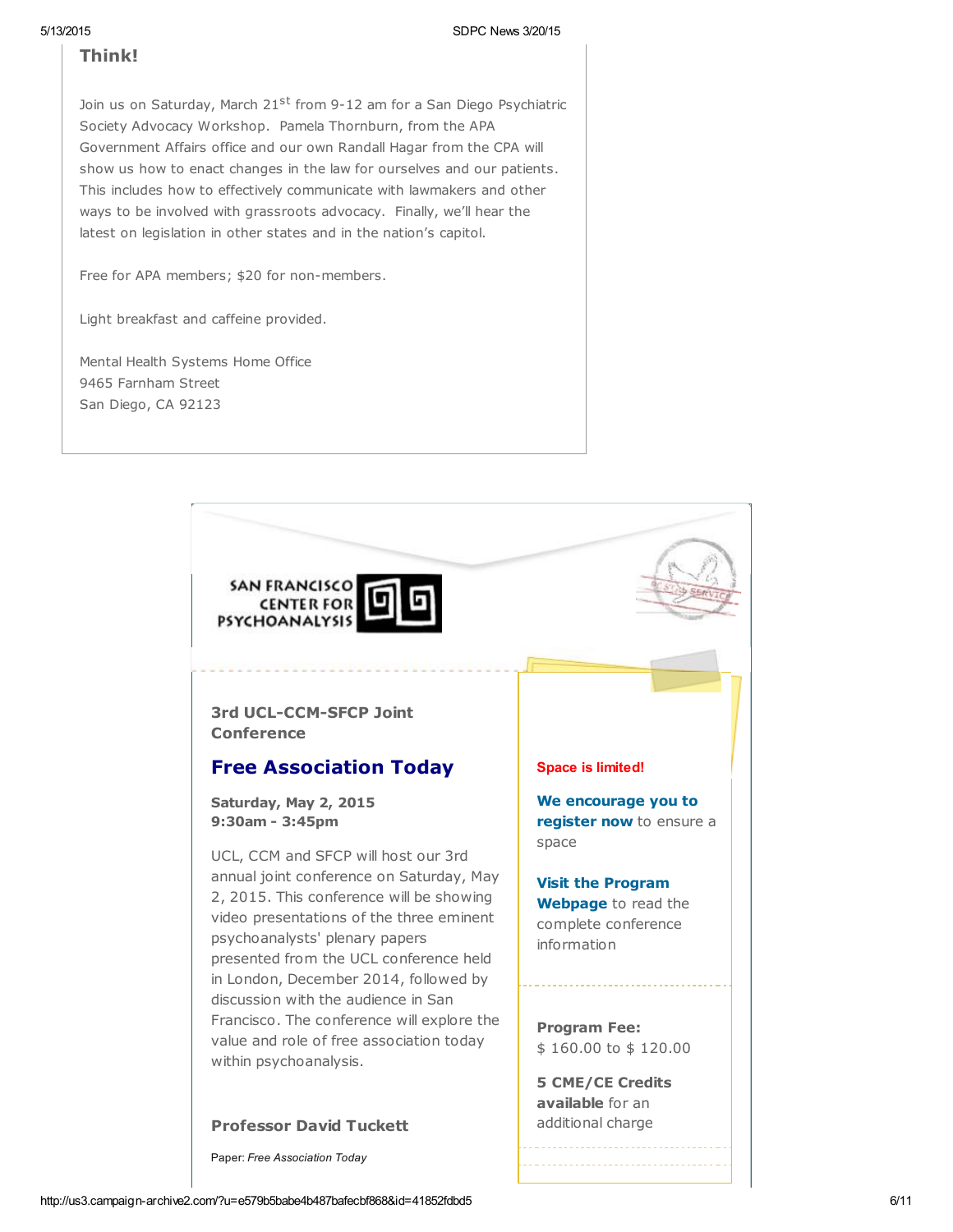

Professor David Tuckett is a Training and Supervising Analyst at the British Psychoanalytical Society and a professor of psychoanalysis at University College London. He is the past editor and chief of the International Journal of Psychoanalysis, President of the European Psychoanalytic Association and the author of many articles and books on psychoanalysis. He is the 2007 winner of the Sigourney award for Psychoanalysis. His most recent publications also include Minding the Markets, a book on psychoanalysis and the world economic markets. Professor Tuckett also developed the model of the Working Party Groups of the IPA, and was the chair of the European working party on Comparative Clinical Methods. His paper on "Does Anything Go?" has become a standard text for psychoanalytic training throughout the world.

### Edna O'Shaughnessy

Paper: Connections and Disconnections



Edna O'Shaughnessy came to psychoanalysis from philosophy. She is a Distinguished Fellow and Training and Supervising Analyst at the British Psychoanalytical Society. She is also a child psychoanalyst. Along with Donald Meltzer she edited the Collected Papers of Roger Money-Kyrle and has authored many significant psychoanalytic papers including "Enclaves and Excursions," a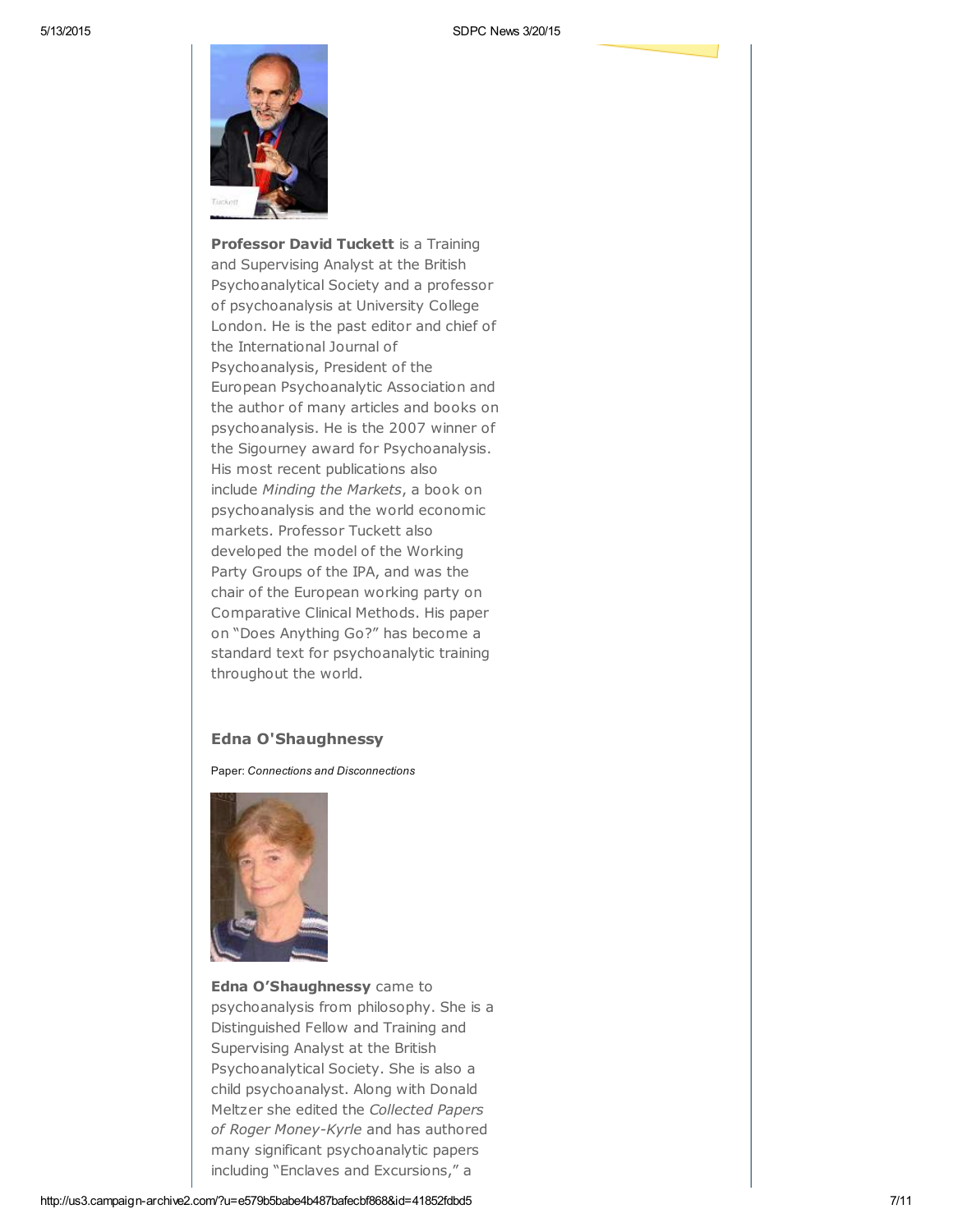paper that extended the ideas of psychic retreats. She was the editor with Ronald Britton of The Oedipal Complex Today: clinical implications, Recently she edited along with Elizabeth Spillius of Projective Identification: the fate of a concept. Many of her papers are now published in Inquiries in Psychoanalysis: Collected Papers of Edna O' Shaughnessy.

### Rudi Vermote, MD, PhD

Paper: Free Association: Meeting the Patient Halfway



Rudi Vermote, MD, PhD is a Training and Supervising Analyst of the Belgium Society of Psychoanalysis, where he recently served as President. He is the author of many scholarly papers about the work of Wilfred Bion, and lectures throughout the world on psychoanalytic theory, psychoanalytic research and practice. His most recent book Reading Bion (2014), is part of the teaching series from the New Library of Psychoanalysis. In addition to his psychoanalytic practice, Dr. Vermote is head of the Psychotherapy Unit for Personality Disorders (KLIPP) at the University Psychiatric Centre Katholieke Universiteit Leuven. He has also published his own clinical work as part of the analyst at work section of the International Journal of Psychoanalysis.

## San Diego Psychiatric Society's Annual Conference, Advances In Addiction

The San Diego Psychiatric Society planning committee cordially invites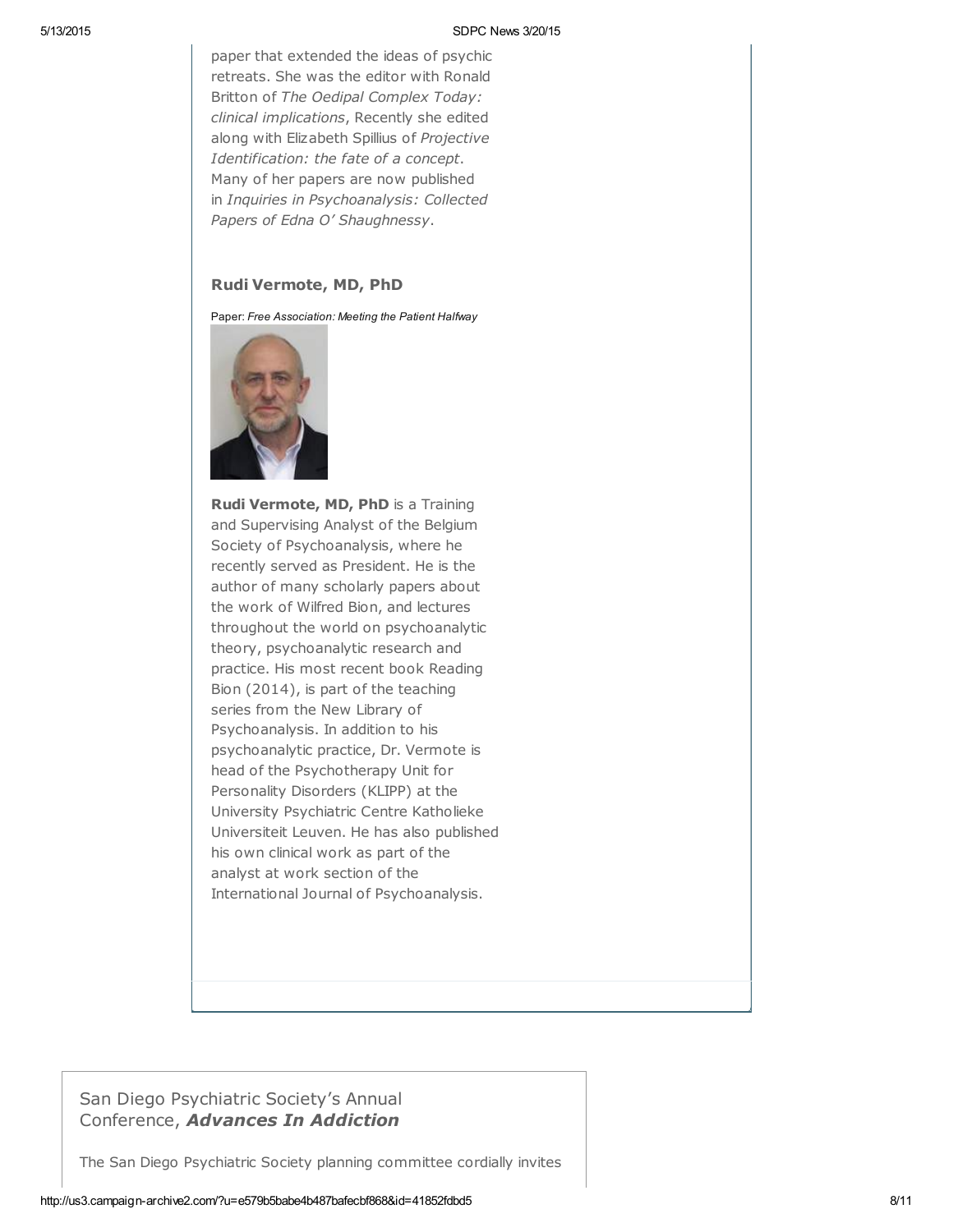you to attend the San Diego Psychiatric Society's Annual Conference, Advances In Addiction on June 6<sup>th</sup> and 7<sup>th</sup>, 2015. Please visit [www.sdpscme.](http://www.sdpscme.org/)[com](http://www.sdpscme.com/) for the full agenda, speaker bios, and registration information. If you would like additional information, please contact Executive Director Victoria Pak at [info@sandiegopsychiatricsociety.org.](mailto:victoria.pak@gmail.com)



The San Diego Psychoanalytic Center is dedicated to promoting the relevance and vitality of psychotherapy and psychoanalysis

Advanced Training Innovative, inspiring and individualized education

#### Continuing Education

Educational events for mental health professionals and the public about psychoanalytic thinking and clinical applications in diverse settings

Mentoring Fellowship for mental health trainees early-career therapists

Community Involvement Connections with mental health professionals, academic institutions, and professional societies

### Referral Service

Referrals for psychoanalysis and psychoanalytic psychotherapy for adults, adolescents and children in the San Diego area (619-615-8428)

Events and Celebrations Upcoming event: Spring celebration to honor new grads

Collegial Connections Community of supportive, experienced, and dedicated psychoanalytic therapists

Practice Promotion Support in building your therapy practice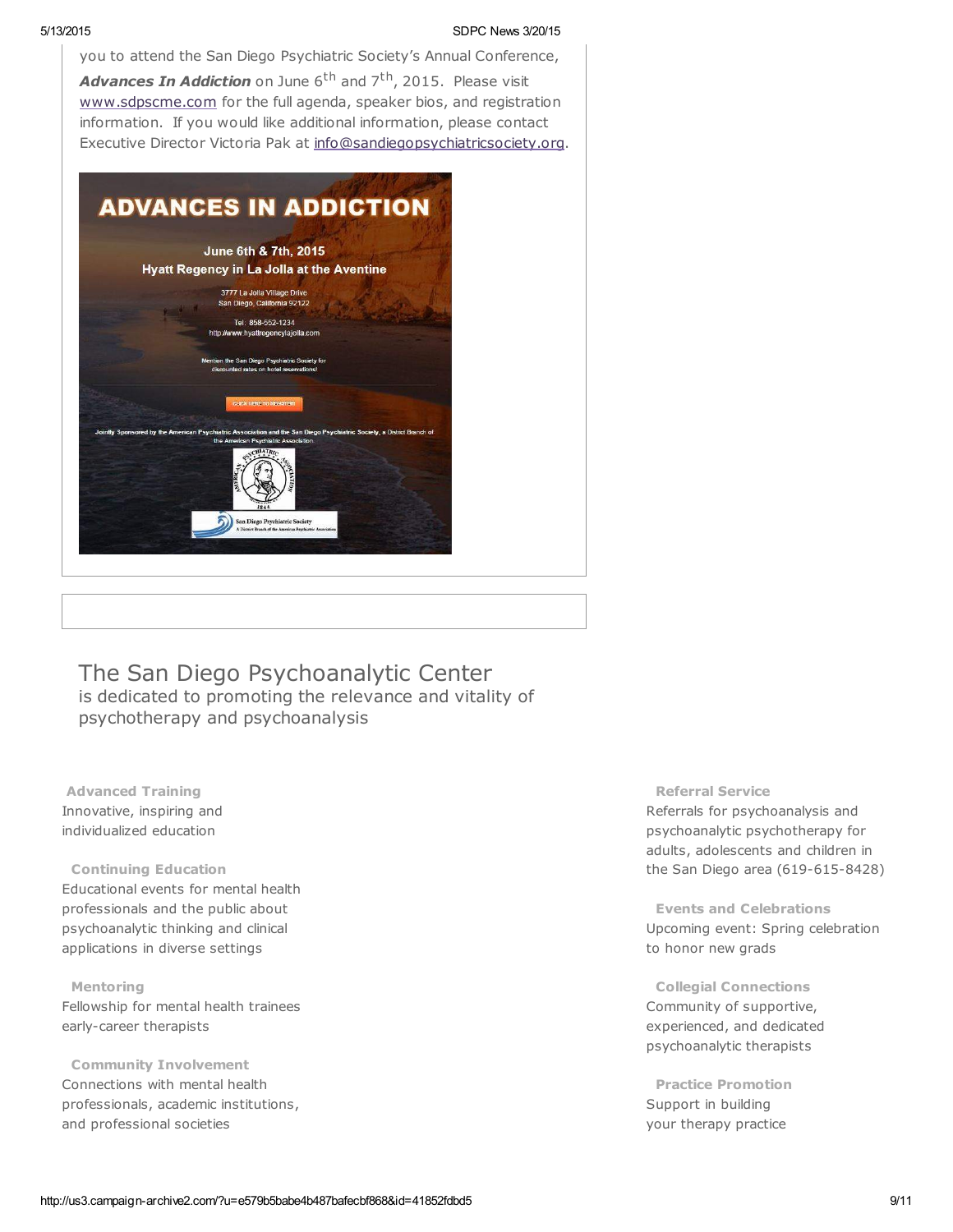# Services Offered By SDPC Members

Please send your Announcements to: sdpc.michelle@gmail.com

# SDPC Member Classifieds

Please send your Announcements to: sdpc.michelle@gmail.com

REMINDER: Please send all future announcements/event advertisements to Ms. Michelle Spencer at: sdpc.michelle@gmail.com. They will be included in the next volume of the SDPC weekly newsletter.

# Donate to SDPC Through [Amazon](http://www.sdpsychoanalyticcenter.org/node/395#overlay-context=node/395) Smile

[AmazonSmile](http://smile.amazon.com/about) is a simple and automatic way for you to support SDPC every time you shop, at no cost to you.

Amazon will donate 0.5% of the price of each purchase you make through AmazonSmile to SDPC.

Sign up now and specify San Diego Psychoanalytic Center as the organization of your choice.



San Diego Psychoanalytic Center 4455 Morena Boulevard • Suite 202 • San Diego, CA 92117